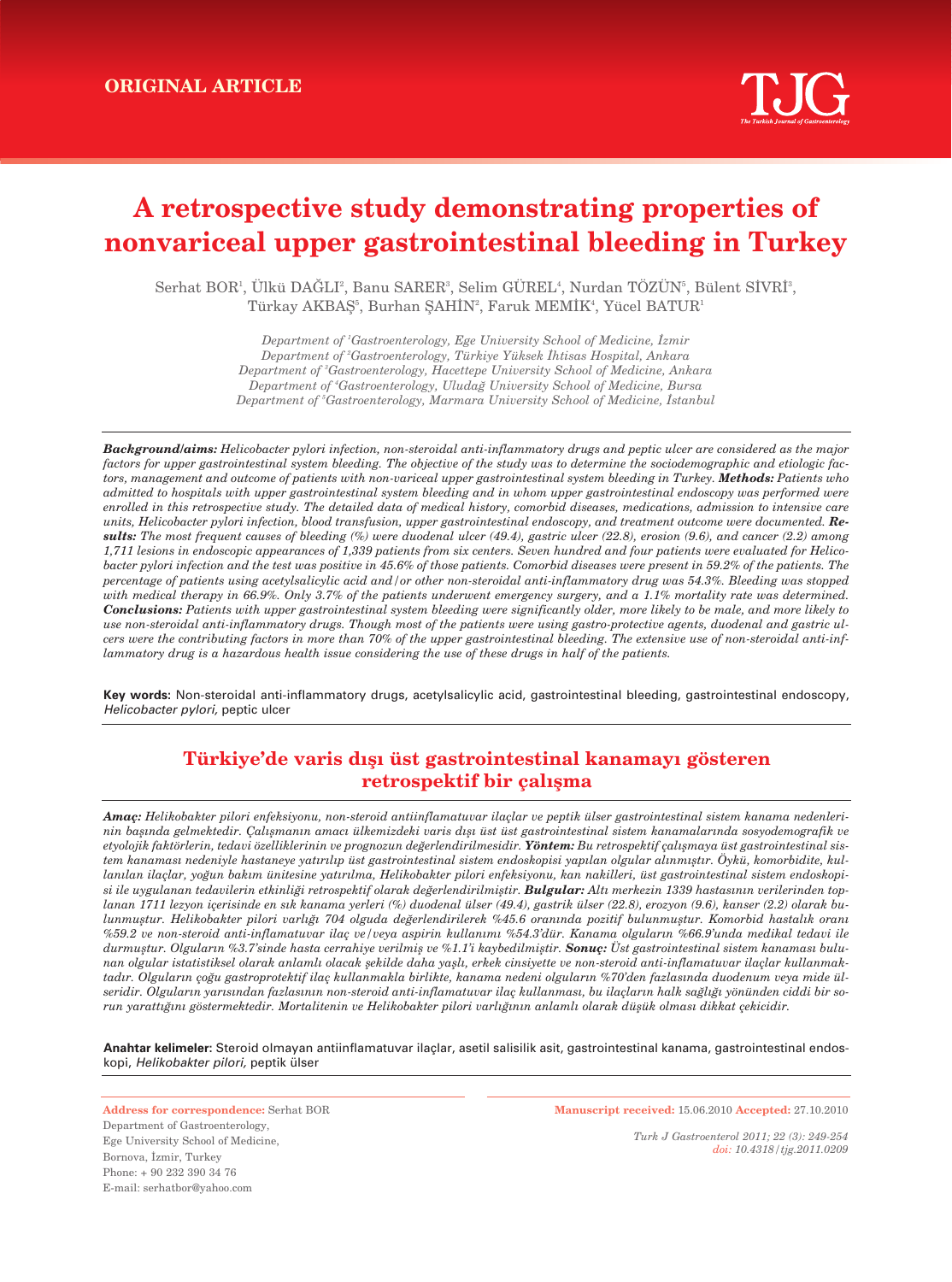#### **INTRODUCTION**

Acute upper gastrointestinal bleeding represents a major problem in public health despite advances in the diagnosis of contributing diseases and the introduction of new treatment approaches (1). In recent years, neither the incidence nor mortality has changed due to the increasing mean age of the population (2-4). Peptic ulcer remains the most common cause; other causes of upper gastrointestinal bleeding include erosions, esophagitis, Mallory-Weiss tears, and malignancy (5). The increase in *Helicobacter pylori* (*Hp*) infection, extensive use of non-steroidal anti-inflammatory drugs (NSAIDs), poor health, and poor hygiene status have been considered in recent years as the main factors that increase the incidence of upper gastrointestinal system bleeding (3, 4, 6, 7). The data about upper gastrointestinal bleeding in eastern Mediterranean countries such as Turkey are poorly described. This region exhibits a high rate of *Hp* infection (countrywide prevalence is 75% with urea breath test [UBT]; Bor et al. unpublished data) and different sanitary conditions and health care facilities. The prescription rates and over-thecounter (OTC) availability of NSAIDs are relatively high, and combination of more than one drug in the prescription is common. Turkey is particularly important since the east part of the country reflects the eastern-type lifestyle while the western part mimics the westernized type lifestyle. For all these reasons, it might be interesting to evaluate the relative contribution of two major pathogenetic factors, namely *Hp* and NSAIDs, to upper gastrointestinal bleeding in this particular country.

The objective of the study was to determine the sociodemographic and etiologic factors, management and outcome of non-variceal upper gastrointestinal system bleeding in Turkey.

## **MATERIALS AND METHODS**

#### **Patients and Design of the Study**

This study was designed as a multicenter retrospective study. The patients who admitted to the hospital with non-variceal upper gastrointestinal system bleeding between January 1995 and December 2001 were enrolled into the study. All patients were examined with upper gastrointestinal system endoscopy for the evaluation of underlying disease. The medical history, presence of comorbid diseases, use of NSAIDs, gastro-protective drugs, steroid and anticoagulant agents, hospitalization,

admission to intensive care units, presence of *Hp* infection, requirement of blood transfusion, and findings of upper gastrointestinal endoscopy were documented retrospectively. The definitive outcome was also noted in all.

Patients were accepted to the study if a lesion was detected with upper gastrointestinal system endoscopy accompanied with any of the following:

- active bleeding,
- the presence of hematemesis and/or melena,
- positive stool occult blood test and a falling in hematocrit (5%) or orthostatic hypotension,
- The presence of hematemesis and accompanying lesions on endoscopy,
- Even the presence of varices, if the bleeding lesion is identified as due to a nonvariceal reason.

Exclusion criteria were as follows:

- Variceal bleedings;
- Inability to identify the bleeding site and suspected lower gastrointestinal bleeding;
- The presence of melena without any lesion that can explain the bleeding on upper endoscopy.

*Hp* positivity included positivity of any of the following: gastric biopsy and pathology, rapid urease test, CLO test, or C13 UBT.

#### **Definitions**

**NSAIDs/aspirin-related ulcer:** The ulcer possibly related with NSAIDs usage, as common as five times per week and at least for a two-week period.

**NSAIDs/aspirin-related upper gastrointestinal bleeding:** use of NSAIDs at least once and/or aspirin one week before the upper gastrointestinal bleeding.

**Ulcer:** At least 5 mm long with deep lesions in the esophagus, stomach and duodenum.

**Erosion:** Smaller and superficial lesions in the esophagus, stomach and duodenum.

#### **Statistical Analysis**

Sociodemographic and clinical characteristics of the patients, the findings of endoscopic evaluation and treatment interventions and outcome were defined by descriptive statistical methods (mean, median, percent, standard deviation, minimum, maximum).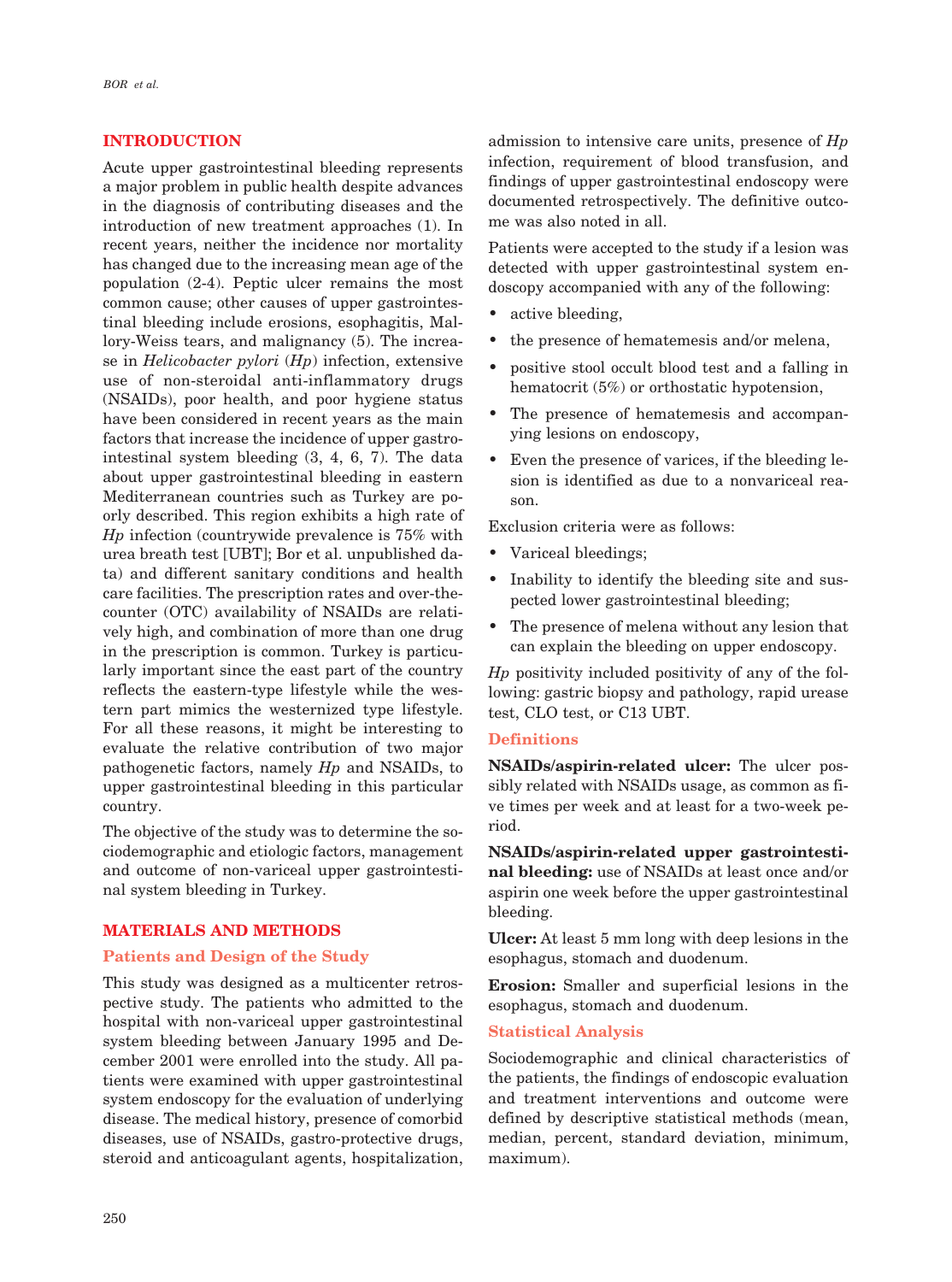#### **RESULTS**

#### **Clinical and Demographic Characteristics**

A total of 1,339 patients were enrolled into the study from six different centers. The male to female ratio was 2.6/1. Most of the patients were in the  $5<sup>th</sup>$ ,  $6<sup>th</sup>$  or  $7<sup>th</sup>$  decade, and  $47\%$  were over 60 years (Figure 1). A history of previous gastrointestinal bleeding was present in 34.3% of the patients. Comorbid diseases were reported in 59.2% of the patients; the most common were cardiovascular disease, diabetes mellitus and cancer (Table 1).



Figure 1. The distribution of patients according to age groups

|  |  | <b>Table 1.</b> The distribution of comorbid diseases |  |
|--|--|-------------------------------------------------------|--|
|--|--|-------------------------------------------------------|--|

| Comorbid disease        | Number of the paitents | $\%$ |
|-------------------------|------------------------|------|
| Cardiovascular diseases | 489                    | 36.5 |
| Respiratory diseases    | 54                     | 4.7  |
| <b>Type II Diabetes</b> | 135                    | 10.1 |
| Cancer                  | 105                    | 7.8  |
| Rheumatic diseases      | 72                     | 5.4  |
| Other                   | 123                    | 30.3 |
| <b>Total</b>            | 793                    | 59.2 |

The percentage of patients using acetylsalicylic acid and/or other NSAIDs was 54.3. Of patients using acetylsalicylic acid, it was prescribed as an antiaggregant agent in 69.2% and interestingly for analgesic purposes in the rest (30.8%). None of the patients received cyclooxygenase-2 inhibitors. Gastro-protective agents were being used in 32.7%. At the time of upper gastrointestinal bleeding, 43.2% of the patients were using acetylsalicylic acid or other NSAIDs, 1.7% were using corticosteroids, and 6.6% were using anticoagulant medications. Medical history revealed that 8% of the patients were consuming alcohol on a regular basis. No difference was found in these parameters according to the geographic regions of the country.

#### **Endoscopic Diagnosis**

All patients were examined with upper gastrointestinal system endoscopy to detect the source of hemorrhage and an attempt was made to achieve endoscopic homeostasis in patients with clinically significant upper gastrointestinal hemorrhage. It was revealed that 98% of the patients had pathologic lesions, and 1,711 distinctive lesions were identified with endoscopy. The most common causes of bleeding were duodenal and gastric ulcer, erosions and cancers (Table 2). Anatomically, the lesions were localized in the esophagus in 6.8%, gastric in 41.6%, duodenum in 63.2%, and in the region of anastomosis in 3.2%. Active bleeding was present in 24.3% of the patients in the endoscopic evaluation.

**Table 2.** The distribution of lesions according to upper gastrointestinal endoscopy findings

| Lesions                         | <b>Number of lesions</b> | $\%$       |  |
|---------------------------------|--------------------------|------------|--|
| - Ulcer                         | 1288                     | 75.3       |  |
| • Duodenal                      | 846                      | 49.4       |  |
| $\bullet$ Gastric               | 391                      | 22.8       |  |
| $\bullet$ Esophageal            | 17                       | 1.0        |  |
| • Anastomotic                   | 34                       | 2.0        |  |
| - Erosion                       | 165                      | 9.6        |  |
| - Acute hemorrhagic gastropathy | 14                       | 0.8        |  |
| - Polyp                         | 23                       | $1.3\,$    |  |
| - Cancer                        | 38                       | $2.2\,$    |  |
| - Non-variceal vascular lesions | 22                       | $1.3\,$    |  |
| - Mallory-Weiss tears           | 39                       | 2.3        |  |
| - Esophagitis                   | 19                       | 1.1        |  |
| - Other                         | 103                      | 6.0        |  |
| Total                           | 1711                     | <b>100</b> |  |
|                                 |                          |            |  |

*Hp* test was not done routinely for each patient with acute upper gastrointestinal bleeding during the study period in each hospital. A total of 704 patients were evaluated with UBT or biopsy, or both, and the result was positive with any of these techniques in 45.6% (Table 3).

#### **Treatment and Outcome**

Of the patients admitted to hospitals, 91.6% were hospitalized and 63.5% of them were admitted to intensive care units. The mean duration of the hospital stay was  $7.0\pm5.7$  (0-90) days and of intensive care unit stay was  $2.2\pm3.2$  (0-65) days. The details of duration of stay in the hospital and in-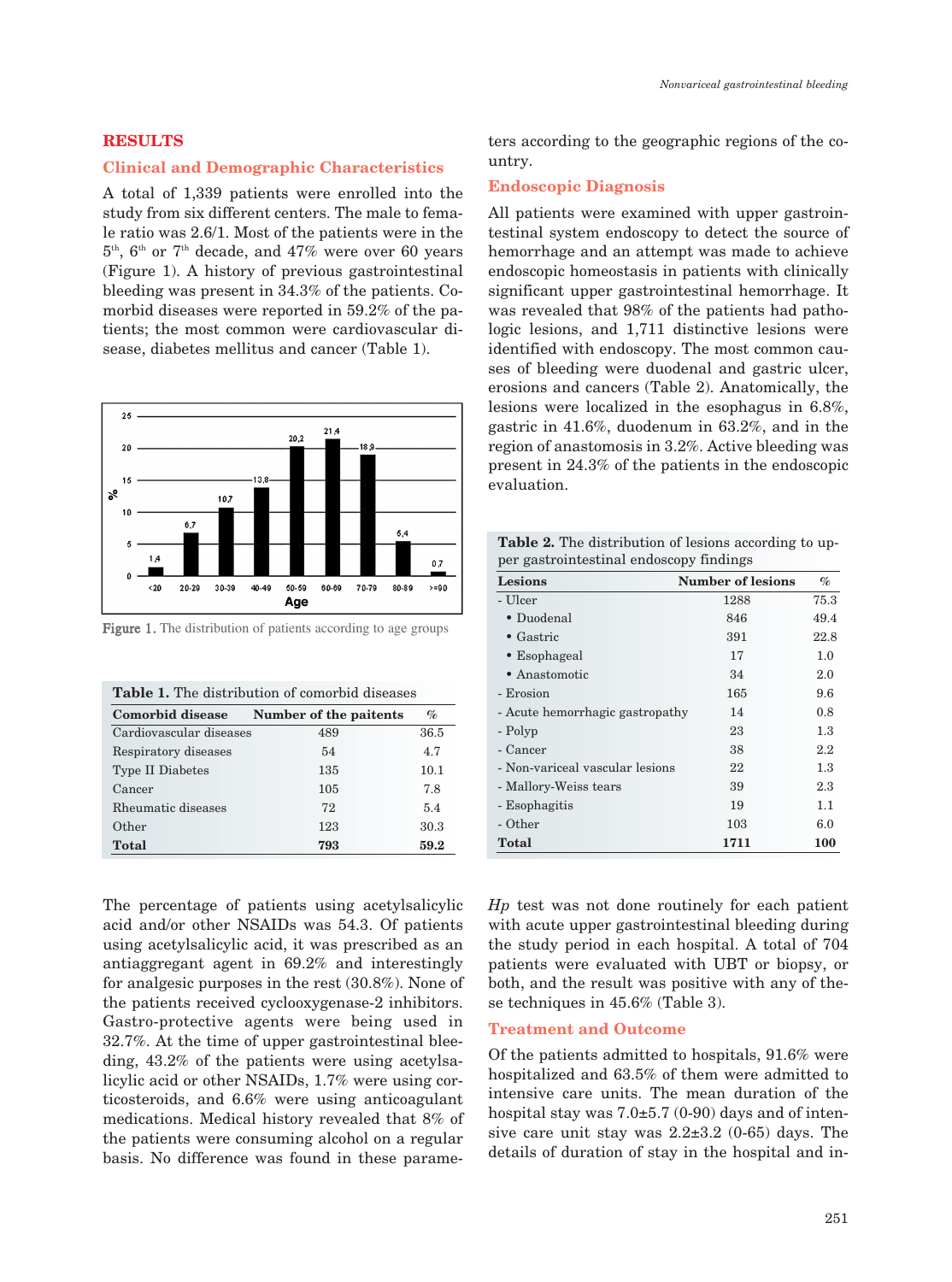| BOR et al. |  |  |
|------------|--|--|
|------------|--|--|

| Lesions                       | Number of lesions in<br>all patients | Number of lesions in<br>$Hp$ test $(+)$ patients | $\mathcal{O}'_0$ |
|-------------------------------|--------------------------------------|--------------------------------------------------|------------------|
| Ulcer                         | 743                                  | 346                                              | 46.6             |
| Duodenum                      | 512                                  | 264                                              | 51.6             |
| Epigastrium                   | 211                                  | 75                                               | 35.5             |
| Esophagus                     | 5                                    | 3                                                | 60.0             |
| Anastomosis                   | 15                                   | $\overline{4}$                                   | 26.7             |
| Erosion                       | 66                                   | 31                                               | 46.9             |
| Acute hemorrhagic gastropathy | $\overline{5}$                       | 1                                                | 20.0             |
| Polyp                         | 11                                   | 5                                                | 45.4             |
| Cancer                        | 11                                   | 4                                                | 36.4             |
| Non-variceal vascular lesions | $\overline{7}$                       | 3                                                | 42.8             |
| Mallory-Weis tears            | 15                                   | 6                                                | 40.0             |
| Esophagitis                   | 6                                    | 3                                                | 50.0             |
| Other                         | 34                                   | 16                                               | 47.1             |
| <b>Total</b>                  | 898                                  | 415                                              | 46.3             |

**Table 3.** The distribution of lesions according to upper gastrointestinal endoscopy by the positivity of *Hp* test

tensive care unit are given in Table 4. Blood transfusions were required in 54.2% of the patients. The mean number of transfused blood cells was 3.5±3.0 (0-30) units. Bleeding was stopped with medical therapy in 66.9%. An endoscopic intervention was attempted in patients if the bleeding was not stopped with medical therapy: Sclerotherapy was used in 25.8% and heater probe in 5.3% (available only at one center). Of the 425 patients treated endoscopically, the source of bleeding was localized and initial homeostasis was achieved successfully in 88.2%; emergency surgery was needed in 9.2% of the patients after failed response to therapeutic endoscopy. Only 3.7% of the patients underwent emergency surgery without endoscopic intervention due to massive bleeding. The mortality was determined as only 1.1%.

## **Subgroup Analysis in Patients with Comorbidities**

Hospitalization and admission to the intensive care unit was required in 93.9% and 64.2% of the patients without comorbid diseases and in 89.9% and 62.2% of those with comorbid diseases, respecti-

**Table 4.** The duration of stay in hospital and intensive care unit

|                | Hospital |      | Intensive care unit |      |
|----------------|----------|------|---------------------|------|
| Number of days | n        | $\%$ | n                   | $\%$ |
| $1 - 3$        | 259      | 19.3 | 495                 | 37.0 |
| $4 - 7$        | 571      | 42.6 | 242                 | 18.1 |
| $8 - 14$       | 307      | 22.9 | 32                  | 2.4  |
| $\geq$ 15      | 89       | 6.6  | 9                   | 0.7  |
| <b>Total</b>   | 1226     | 91.6 | 778                 | 58.2 |

n: Number of patients

vely. The duration of stay in the hospital and intensive care unit of ≥8 days was 20.9% and 1.4% without comorbid diseases and 35.5% and 4.8% with comorbid diseases, respectively. Active bleeding was present in 24.9% with comorbid diseases and in 23.7% without comorbid diseases. Blood transfusions were required in 47.3% without comorbid diseases and in 58.8% with comorbid diseases. None of these comparisons were significantly different (p>0.05). Gastro-protective agents were used in 30.2% without comorbid diseases and in 34.4% with comorbid diseases, and interestingly, proton pump inhibitors (PPIs) were used in 13.4% without comorbid diseases and in 22.8% with comorbid diseases.

#### **DISCUSSION**

Upper gastrointestinal system bleeding is a lifethreatening complication of gastrointestinal diseases resulting in most of the hospital admissions requiring immediate treatment. Despite the introduction of new diagnostic and therapeutic approaches, the incidence is not decreasing and the mortality has not changed in recent years (2, 4, 5, 8). With the introduction of endoscopy, the efficacy of diagnosis and treatment has been greatly improved. In case of massive bleeding or failure to respond medical and endoscopic treatment, emergency surgery should be established (9, 10).

Turkey, which is similar to some other developing countries, has its own cultural and health care characteristics, such as the high prescription rates, OTC availability of NSAIDs, combination of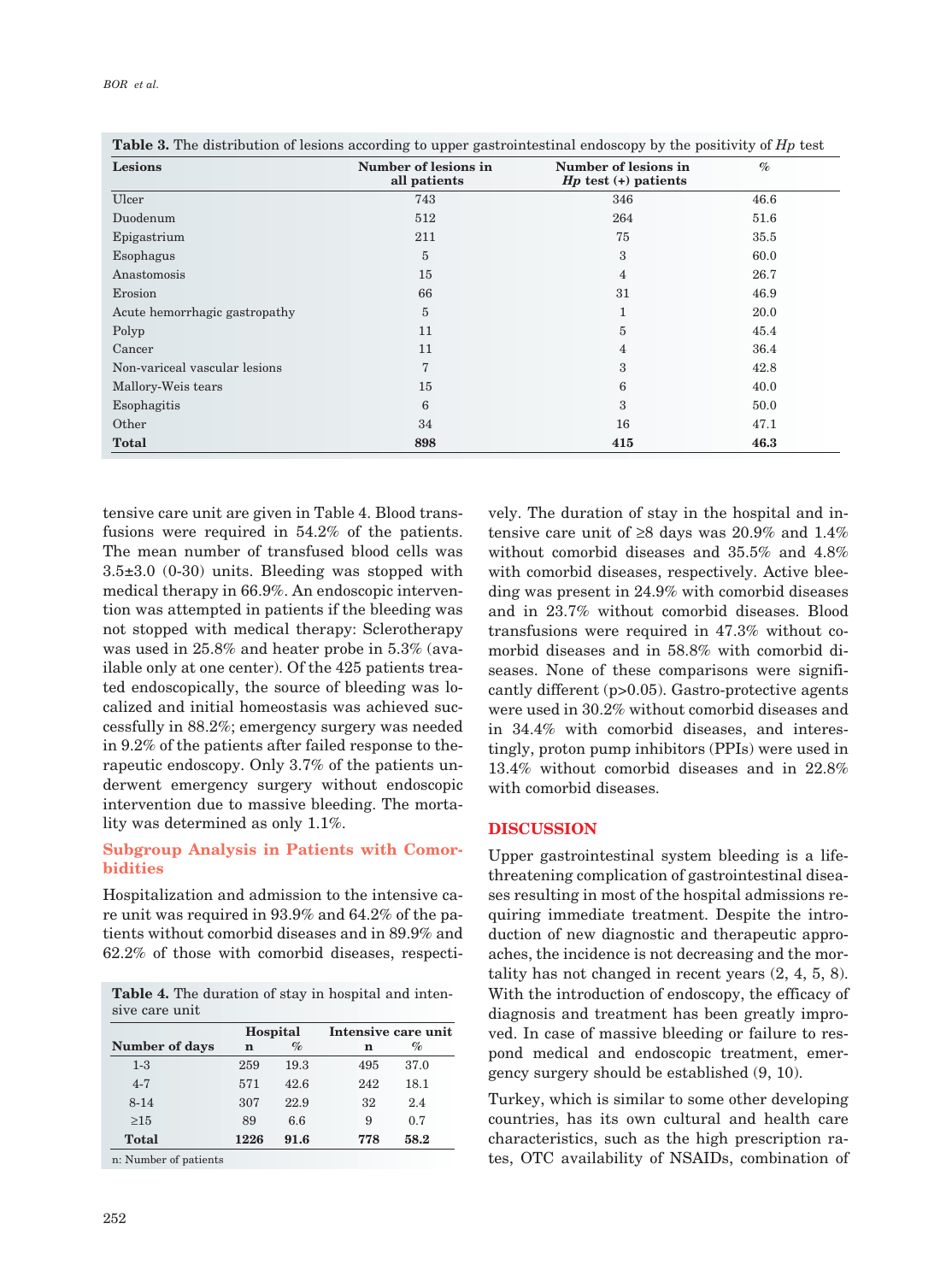more than one drug in the prescription, and high rate of *Hp*. A recent survey was performed and reported the prevalence of *Hp* in Turkey as 75% with UBT (Bor et al. unpublished data). In addition, the eastern and western parts of the country reflect different lifestyles, health care facilities, food habits, etc. Studies from developing countries might help in the identification of the differences between the developed countries versus others and facilitate the development of better ways of using the limited sources and more practical means of management. The impact of the presence of *Hp* could be more easily identified in these high-prevalence countries.

In our study, upper gastrointestinal bleeding was observed mainly in the elderly, and the more than two-fold increase in male cases was similar to other studies (3, 5, 11). The presence of comorbidity is a well-known cause of increased incidence for upper gastrointestinal system bleeding, and accordingly, nearly 60% of our patients had comorbid diseases (3, 12). Peptic ulcer remains the most common cause of upper gastrointestinal bleeding, representing approximately half of all cases; other less common but appreciably frequent causes of non-variceal upper gastrointestinal bleeding include erosions, esophagitis, Mallory-Weiss tears, and malignancy (1, 3, 5, 9, 11). In this retrospective study, we confirmed that endoscopy contributed to identification of the bleeding site in nearly all the patients. Similar to other surveys, the most common source of upper gastrointestinal system bleeding was duodenal ulcer, representing 49.4% of all cases. Bleeding from gastric ulcer is the next most common diagnosis, following erosions of the upper gastrointestinal tract. The pathogenic role of *Hp* in the development of peptic ulcer is a wellestablished phenomenon. The prevalence of *Hp* infection is reported to be higher in developing countries and it may influence the etiology of upper gastrointestinal system bleeding (6, 7). The test was positive in 51.6% of duodenal ulcer, 35.5% of gastric ulcer and 46.9% of erosion patients. The prevalence was lower compared to the prevalence rate of the general population of the country. However, this data should be interpreted carefully because it is known that the presence of blood in the stomach and PPI usage change the *Hp* tests, especially rapid urease test (13). Some patients might have received eradication therapy previously because of the dyspepsia. The prevalence of the *Hp* infection could not be determined for the

whole group in this retrospective study, since tests were not routinely done for the entire group of patients during the study period in each hospital. No difference was found according to the geographical areas for any major parameters.

Non-steroidal anti-inflammatory drugs (NSAIDs) are among the most frequently prescribed medications worldwide. The main factor limiting use of NSAIDs is the concern about their gastrointestinal side effects, and the use of NSAIDs is a wellestablished risk factor for upper gastrointestinal bleeding (6, 14, 15). However, the majority of patients are not aware of the risks of these medications (16). The elderly are especially susceptible to NSAIDs-induced gastrointestinal system bleeding. Although the bleeding risk increases with increasing NSAID dose, it is a well-known fact that any amount can cause bleeding. Additionally, anticoagulants may unmask or aggravate hemorrhage from preexisting lesions (17, 18). This survey confirms the extremely high incidence of NSAIDs use in patients with upper gastrointestinal system bleeding. It is important to be cautious in prescribing NSAIDs with risk factors particularly in the elderly and patients having comorbid diseases. Although one-third of the patients were using gastro-protective agents, prevention of gastrointestinal bleeding was not achieved.

A variety of endoscopic and pharmacological modalities are effective in achieving and maintaining homeostasis. In case of failure in medical treatment, early endoscopic intervention is the cornerstone of diagnosis and management. Endoscopic therapy is a well-established procedure in the management of gastrointestinal bleeding and can be used as an effective tool for selected patients (2, 9). In our study group, endoscopic treatments were done in 425 patients in an attempt to stop bleeding, and treatment was successful in 88.2% of the cases.

In conclusion, gastrointestinal system bleeding remains a common complication of gastrointestinal diseases, with a mortality rate that has remained unchanged over the past five decades despite changing usage patterns of NSAIDs and gastroprotective medications. However, in our study, the mortality was only 1.1%. One of the possible reasons is the selection criteria for patients. Patients for whom upper gastrointestinal endoscopy could not be performed because of severe condition were not included. Patient demographics indicated that patients with upper gastrointestinal system bleeding were significantly older, more likely to be ma